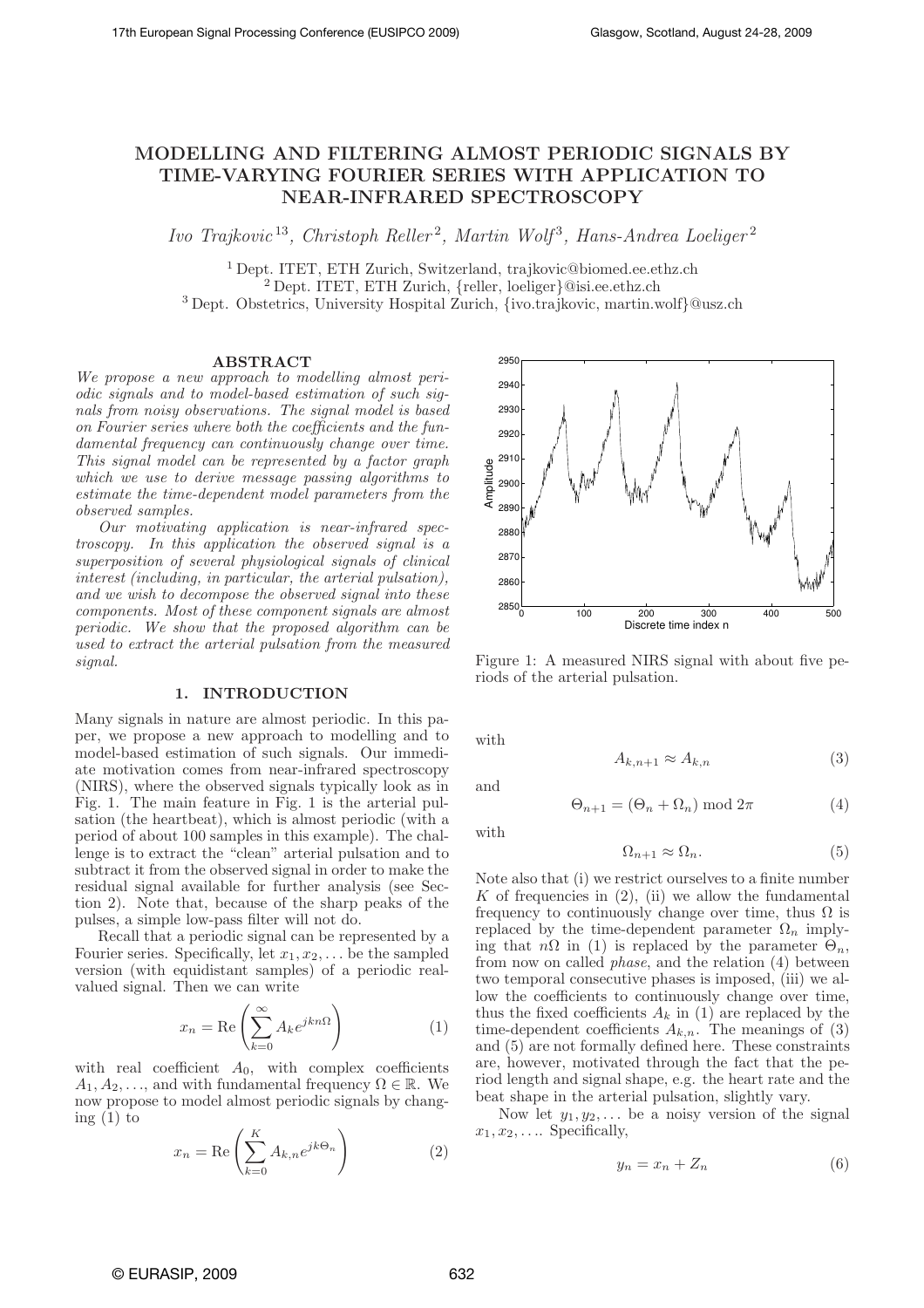where  $Z_1, Z_2, \ldots$  is discrete-time white Gaussian noise. The main point of this paper is that the parameters  $A_{k,n}$ and  $\Theta_n$  (for  $k = 0, 1, \ldots, K$  and for  $n = 1, 2, 3, \ldots, N$ ) can be efficiently estimated from  $y = (y_1, \ldots, y_N)$  with a complexity that is linear both in  $K$  and in  $N$ . An estimate of the "clean" signal  $\boldsymbol{x} = (x_1, \ldots, x_N)$  may then be obtained from (2).

The proposed approach may be outlined as follows. First, equations  $(2)$ – $(6)$  can be turned into a state space model that can be represented by a factor graph [1, 2]. We then use message passing algorithms in this factor graph to estimate all the parameters. The estimates are optimal in the least-squares sense, i.e. they result in minimal

$$
\sum_{n=1}^{N} (y_n - x_n)^2.
$$

The soft constraint in (3) is handled with adjustable strength by message damping, as will be described in Section 3.4 (" $\stackrel{\gamma}{=}$ "-node). The soft constraint in (5) is handled with adjustable strength by using prior knowledge about the upper and lower limits of  $\Omega_n$ , as will be described in Section 3.3 (" $T$ "-node).

In contrast to other well-known methods, like Independent Component Analysis (ICA) described in [3] or the traditional bandpass filtering used in [4], our method allows explicit modelling of the almost periodic signal resulting in adaptive filtering. A different adaptive filter, presented in [5], Section 6.5.2, finds an average shape by matching all periods in the arterial pulsation of a long NIRS measurement in one subject. This shape comprises periodicity in the arterial pulsation. The disadvantages of this filter compared to our filter are: (i) it needs a large observation dataset, and (ii) it assumes for every period the same shape, which is unrealistic.

The next section of this paper is about NIRS and shows some experimental results with the proposed algorithm. The algorithm itself is described in Section 3.

## 2. APPLICATION TO NEAR-INFRARED **SPECTROSCOPY**

NIRS was described in detail in [5], [6], and [7]. Our experimental data was obtained by the equipment developed and described in [5]. Light from a suitable source is sent through some tissue, where it is scattered and absorbed. Some of the light finds its way to the detector. In living tissue, the intensity of the detected light varies due to a number of physiological effects reflected in the blood [8]. We here assume that the intensity of the detected light is a linear superposition of several component signals including the arterial pulsation (due to the heartbeat), the respiration, slow oscillations, etc., most of which are almost periodic. We wish to decompose the measured signal (the light intensity) into these component signals, all of which are of clinical interest. In particular, we wish to extract the arterial pulsation and subtract it from the measured signal in order to make the residual signal available for further analysis.

Some results with the proposed new method are shown in Fig. 2. Many more experimental results are now available which confirm the validity of the proposed method. This means that our approach will improve the

diagnosis capabilities and extend the area of application of NIRS.



Figure 2: Examples of measured NIRS observations (noisy curves) with sampling frequency  $f_s = 100$  Hz and corresponding estimated signals (smooth curves). The top right plot shows the estimated arterial pulsation of the signal in the top left plot, which is obtained by subtracting the DC coefficient estimates  $(\hat{A}_{0,1},\ldots,\hat{A}_{0,N})$ from the estimated signal (the smooth curve) in the top left plot. The bottom left plot shows that the algorithm works for observations with rather strong noise. The bottom right plot shows that it also works for short observation datasets (50 samples). In all these examples, the damping parameter  $\gamma$  (see Section 3.4) was  $\gamma = 0.96$ , and convergence was achieved in 3 iterations.

# 3. ESTIMATING THE MODEL PARAMETERS

The estimation of the model parameters is structured into several blocks, as will be described in Section 3.1. The factor graphs of the two main blocks will be introduced in Section 3.2, and the corresponding message passing algorithms will be described in Sections 3.3 and 3.4.

# 3.1 The Building Blocks of the Estimation Algorithm

Given a set of N observed (measured) samples  $y$ , the objective is to estimate the model parameter vector  $\mathbf{\Theta} \triangleq (\Theta_1, \dots, \Theta_N)$  and coefficient matrix

$$
\mathbf{A} = \left( \begin{array}{ccc} A_{0,1} & \dots & A_{0,N} \\ \vdots & \ddots & \vdots \\ A_{K,1} & \dots & A_{K,N} \end{array} \right)
$$

and reconstruct the almost periodic signal by applying the estimates in (2). We will use  $A_{k,-}$  for the k-th row and  $\mathbf{A}_{-n}$  for the *n*-th column of  $\mathbf{A}$ .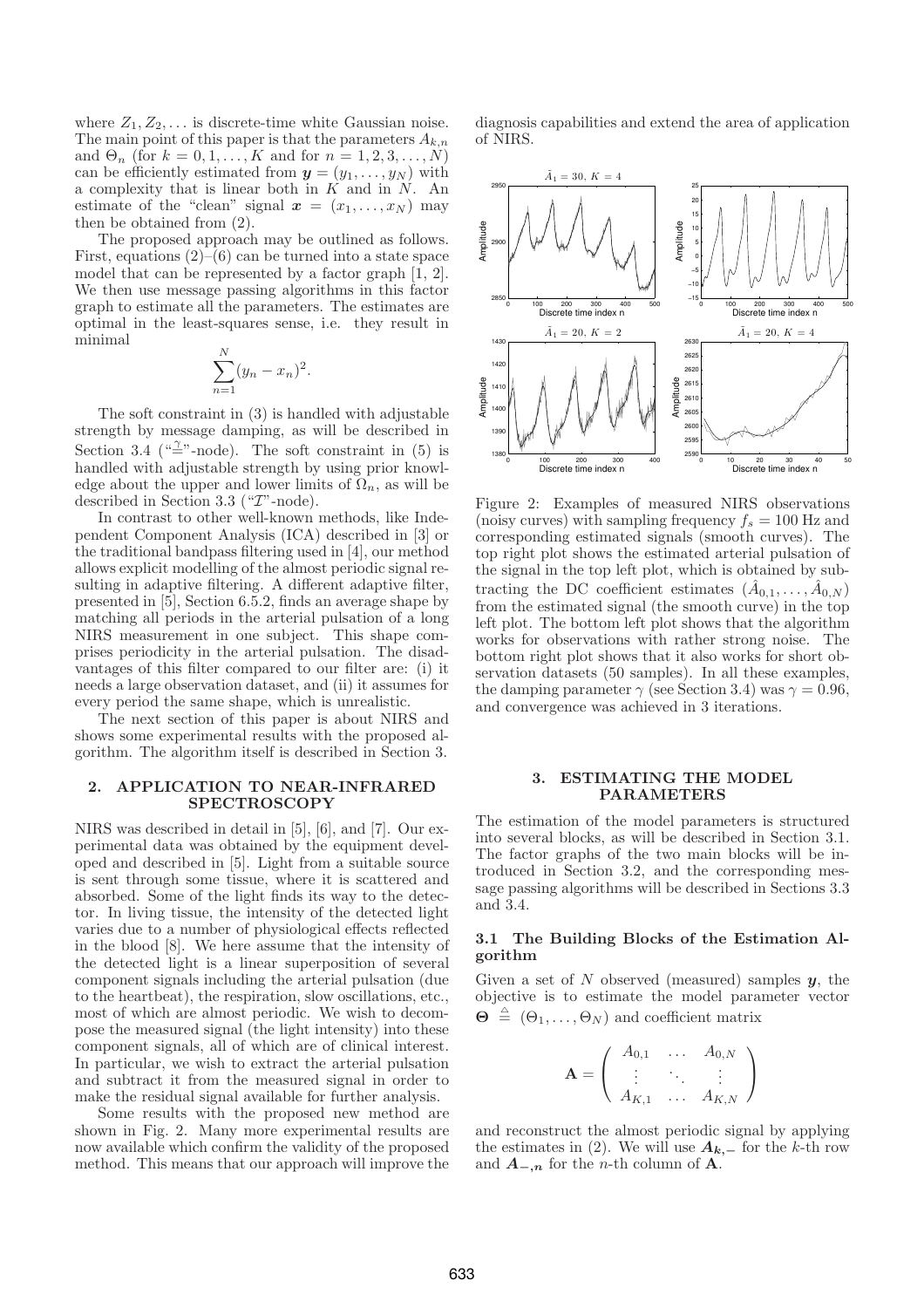

Figure 3: The building blocks of the estimation algorithm.

We propose an iterative, parameter-wise maximum a-posteriori estimation procedure. Based on the observation dataset  $y$  and a given estimate  $\hat{A}$  of  $A$  we make estimates  $\hat{\Theta}_n$  of  $\Theta_n$  as

$$
\hat{\Theta}_n = \underset{\Theta_n \in [0, 2\pi]}{\arg \max} f\Big(\Theta_n \mid \boldsymbol{y}, \hat{\mathbf{A}}\Big), \tag{7}
$$

where the conditional probability density function f in (7) comprises the model (2), the relation (4) and the constraint (5), which is handled with adjustable strength by using prior knowledge about the upper and lower limits of  $\Omega_n$ , as will be described in Section 3.3  $(*\mathcal{I}"\text{-node}).$ 

Likewise we make estimates  $\hat{A}_{k,n}$  of  $A_{k,n}$ based on the observation dataset  $\dot{y}$ , estimates  $\hat{A}_{k-1,1}, \ldots, \hat{A}_{k-1,N}, \ldots, \hat{A}_{0,1}, \ldots, \hat{A}_{0,N},$  and  $\hat{\Theta}$  from the previous iteration step as

$$
\hat{A}_{k,n} = \underset{A_{k,n} \in \mathbb{C}}{\arg \max} f(A_{k,n} \mid \mathbf{y}, \hat{A}_{k-1,1}, \dots, \hat{A}_{k-1,N}, \dots, \hat{A}_{0,1}, \dots, \hat{A}_{0,N}, \hat{\Theta})
$$
\n
$$
(8)
$$

for increasing  $k$ . The function  $f$  in  $(8)$  comprises the model (2) and the constraint (3), which is handled with adjustable strength by message damping, as will be described in Section 3.4 ( $\stackrel{(a''')}{=}$ node).

The whole estimation algorithm is split into several building blocks. One block produces the coefficient estimates  $A_{0,-}$ , a second block produces the initial estimate  $\tilde{A}_{1,-}$ . The two main blocks produce the coefficient estimate matrix  $\hat{\mathbf{A}}$  and the phase estimate vector  $\hat{\mathbf{\Theta}}$ . The last block reconstructs the almost periodic signal  $\hat{x}$ . The interaction between these blocks is depicted in Fig. 3.

The coefficient estimator normally uses the estimates produced by the phase estimator block and vice versa. In the beginning, however, the zeroth coefficient estimator independently estimates the DC component  $\hat{A}_{0,-}$  by means of (8). Since for this there is no need for  $\hat{\Theta}$ , this is a one-time procedure based on the observation  $\boldsymbol{\eta}$  only. It can be shown that for this case (8) boils down to a

first-order low-pass filter. The estimates are then fed to the phase estimator block together with an initial estimate  $\tilde{A}_{1,-}$ . In almost periodic signals measured with NIRS, most of the signal energy, apart from the DC component  $A_{0,-}$  and the noise, lies in the fundamental frequency component  $A_{1,-}$ . Therefore, when applying our algorithm to NIRS, a first rough estimate of the almost periodic signal is simply a sinusoid. Its magnitude  $\tilde{A}_1$ <sub>1</sub> is calculated by the initial  $A_1$  estimator block in such a way that the sinusoid is of the same energy as the signal  $y - \hat{A}_{0,-}$ . Based on this estimate the phase estimator is already able to produce a good estimate  $\hat{\Theta}$ . The latter is handed over to the coefficient estimator, which finally calculates the full set of coefficient estimates  $\ddot{\mathbf{A}}$ .

At this point it is possible to apply entries of  $\hat{\Theta}$  and columns of  $\hat{A}$  directly in (2) and get a first estimate  $\hat{x}$ of the almost periodic signal. The result can, however, be improved by iterating a few times.

#### 3.2 Factor Graphs for the Main Building Blocks

The estimations are done by using the sum-product message passing algorithm on factor graphs, which is described in detail in [2].

By using a Fourier series as the model where both the coefficients and the fundamental frequency are timedependent, the message passing algorithm can be regarded as matching, in the least-squares sense, a sliding discrete-time Fourier series with the observation.

Message passing is applied on the factorial temporal decomposition of the statistical model called factor graph (see [1], Chapter 2). With respect to  $(2)$ – $(6)$  a large factorisation arises which represents the full statistical model under the assumption of additive white Gaussian noise.

There are two factorisations of (2) depicted in Figures 4 and 5. The first is used for estimating  $\Theta$  according to (7) (phase estimator in Fig. 3) and the second is used for estimating  $A$  according to  $(8)$  (coefficient estimator in Fig. 3).

In factor graphs edges represent variables and nodes represent factors. In this paper a factor is either (i) a hard constraint expressing the relationship between two or more variables or (ii) a prior probability density.

Messages are scaled conditional probability densities of the underlying edge, i.e. variable, arising as a result of summary propagation algorithms, in our case the sumproduct rule. Messages can traverse the edges generally in both directions and are named  $\mu$  including an arrow placed above it indicating the forward  $(\vec{\mu})$  or backward  $(\overleftarrow{\mu})$  direction with respect to the edge direction.

### 3.3 The Phase Estimator

The phase estimator makes use of a factor graph containing N consecutive sections one of which is depicted in Fig. 4. This means that the outgoing edge  $\Theta_{n+1}$  of the graph in the figure is at the same time the incoming edge of its right neighbour.

The "Eq. (4)"-node represents the mathematical operation in (4).

There are two nodes connected to only one output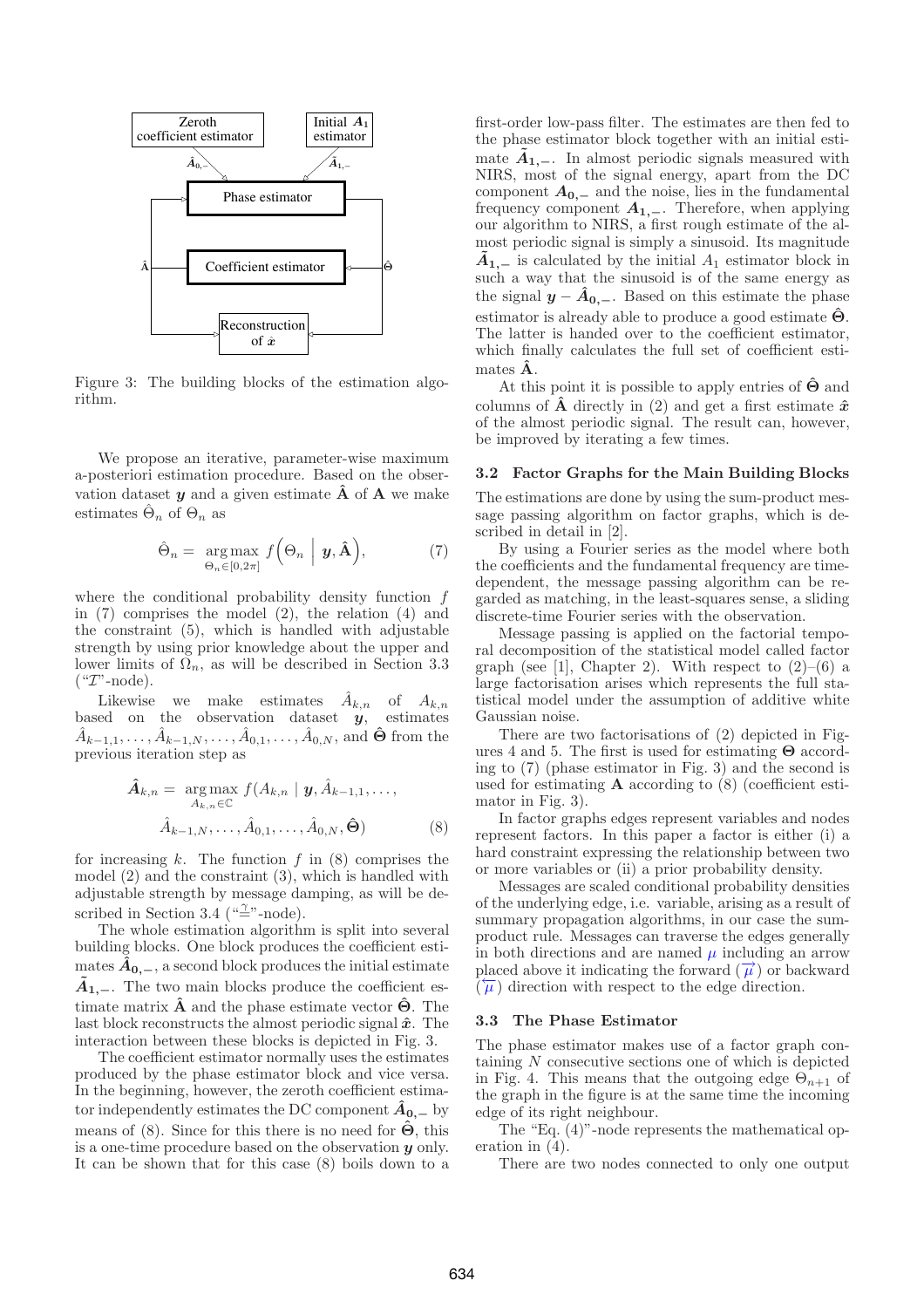

Figure 4: Factor graph used for estimation of the phase  $\Theta_n$ .

and no input edges. The " $\mathcal{N}$ "-node stands for zero-mean white Gaussian noise with variance  $\sigma^2$ , which is added to the clean sample  $x_n$  resulting in the observation sample  $y_n$ . The "*T*"-node represents the prior knowledge about the upper and lower limits of the fundamental frequency, i.e. a density  $I(\omega)$  with  $\omega \in [0, 2\pi]$  which is uniform for  $\omega \in [\Omega_{\min}, \Omega_{\max}]$  and 0 elsewhere, dictating that any growth of  $\Theta_n$  outside the interval  $[\Omega_{\text{min}}, \Omega_{\text{max}}]$ is invalid. Depending on the application and the prior knowledge, however, it might be advisable to replace the uniform distribution by a different probability distribution.

Taking the example of the arterial pulsation of humans, the rate of a regular heartbeat takes values between some minimum  $H_{\text{min}}$  and some maximum  $H_{\text{max}}$ . Considering that the acquisition instruments measure with a sampling frequency  $f_s$  [Hz] and that during one heartbeat the phase traverses the interval  $[0, 2\pi]$ , each heart rate H can be assigned to an angle growth  $\Omega$  according to

$$
\Omega(H) = \frac{H \cdot 2\pi}{f_s \cdot 60}.
$$

From given  $H_{\text{min}}$  and  $H_{\text{max}}$  the corresponding angle growth values  $\Omega_{\text{min}} = \Omega(H_{\text{min}})$  and  $\Omega_{\text{max}} = \Omega(H_{\text{max}})$ can be calculated.

The "="-node expresses cloning of the input variable  $\Theta_n$ , thus  $\Theta'_n$  and  $\Theta''_n$  are clones of  $\Theta_n$ .

The "Eq.(2)"-node represents the mathematical operation in (2) with  $A_{k,n} = \hat{A}_{k,n}$  for  $k = 0, \ldots, K$ .

The schedule of the message passing algorithm on the phase estimator factor graph can be stated as follows:

- 1. For  $n = 1, ..., N$ , calculate  $\overleftarrow{\mu}_{\Theta'_n}$  from the observation  $y_n$ .
- 2. For  $n = 1, ..., N$ , first calculate  $\vec{\mu}_{\Theta''_n}$  from  $\vec{\mu}_{\Theta_n}$ and  $\overleftrightarrow{\mu}_{\Theta'_n}$ , then calculate  $\overrightarrow{\mu}_{\Theta_{n+1}}$  from  $\overrightarrow{\mu}_{\Omega_n}$  and  $\overrightarrow{\mu}_{\Theta''_n}$ . There is no prior knowledge on  $\Theta_1$ , thus the message  $\vec{\mu}_{\Theta_1}$  is neutral:  $\vec{\mu}_{\Theta_1}(\theta) = 1$  for all  $\theta \in [0, 2\pi]$ .<br>3. For  $n = N, ..., 1$ , first calculate  $\mu_{\Theta''_n}$  from  $\vec{\mu}_{\Omega_n}$
- and  $\overleftarrow{\mu}_{\Theta_{n+1}}$ , then calculate  $\overleftarrow{\mu}_{\Theta_n}$  from  $\overleftarrow{\mu}_{\Theta''_n}$  and  $\overleftarrow{\mu}_{\Theta'_n}$ . There is no prior knowledge on  $\Theta_{N+1}$  (or  $\Theta_N$  respectively), thus  $\overline{\mu}_{\Theta_{N+1}}$  (or equivalently  $\overline{\mu}_{\Theta''_N}$ ) is neutral:  $\overleftarrow{\mu}_{\Theta_{N+1}}(\theta) = \overleftarrow{\mu}_{\Theta''_{N}}(\theta'') = 1$  for all  $\theta, \theta'' \in [0, 2\pi].$
- 4. For  $n = 1, \ldots, N$ , calculate the marginal  $\tilde{\mu}_{\Theta''_n} = \vec{\mu}_{\Theta''_n} \cdot \overleftrightarrow{\mu}_{\Theta''_n}$
- 5. For  $n = 1, \ldots, N$ , calculate the estimate  $\Theta_n$  $n = \arg \max_{n} \tilde{\mu}_{\Theta''_n}(\theta_n).$  $\theta_n$

The messages on the Θ edges can in general not be described by a few parameters. Therefore the messages in the phase estimator are approximated by uniform discretisation.

It might seem more convincing to replace (7) with the vector estimate

$$
\hat{\Theta} = \arg \max_{\Theta \in [0, 2\pi]^N} f\Big(\Theta \Bigm| y, \hat{\mathbf{A}}\Big).
$$

This would lead to changing the sum-product rule to the max-product rule in the phase estimator. In the application with the arterial pulsation in humans measured with NIRS, however, we prefer the sum-product rule because the inherent averaging leads to less overfitting. The latter results from a large heart rate variability  $(H_{min} \approx 60$  beats per minute and  $H_{max} \approx 180$  beats per minute) implying a wide interval  $[\Omega_{min}, \Omega_{max}]$  and thus a very soft constraint (5).

# 3.4 The Coefficient Estimator



Figure 5: Factor graph used for estimation of the coefficient vector  $A_{-,n}$ .

The coefficient estimator makes use of a factor graph containing N consecutive sections, one of which is depicted in Fig. 5. The arrangement of the sections is similar as described in 3.3.

The " $\frac{1}{2}$ "-node models a central property of almost periodic signals. It is equivalent with the " $=$ "-node with the additional feature that the significance of the message coming from the neighbour graph section is somewhat reduced before the summary proceeds. This is